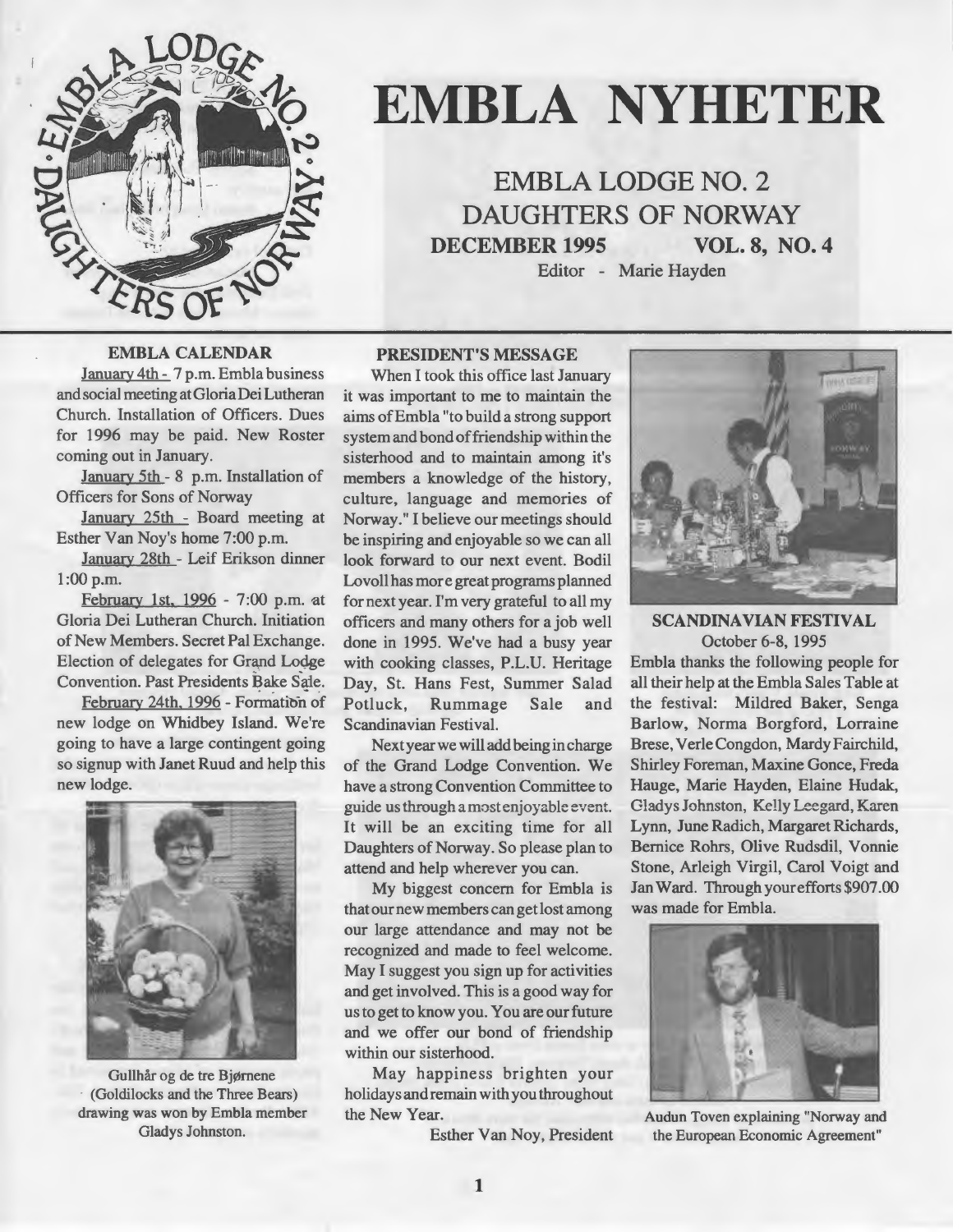

New members of Embla initiated November 2, 1995 Left to right: Maren Tobiasen, Erika Ruth Dahl and Joan Schlonga

# **SUNSHINE from Hazel Starkey Sunshine Chairman**  to those ill: Shirley Foreman's husband had surgery. Karen Lynn broke two ribs.

Cards of sympathy to:

Marian Eberle, whose sister died December 3rd after a long illness. Marian was in North Dakota with her family.



King Harold V and Queen Sonja. at PLU at the celebration of receiving her honorary degree



New member Irene Erickson brought her visitors, Aashild Pettersen and Ruth Jöddan, from Grimstad, Norway



Embla members ready to meet Queen Sonja at PLU Left to right: Mardy Fairchild, Aggie Thoreson, Elaine Anderson, Dorothy Bumson, Emilie Pedersen, Odny Wise, Mildred Baker, Freda Hauge, Karen Harkness and Julie Ausness See Døtre av Norge, December 1995 issue, for more details of King Harold V and Queen Sonja's visit

# **CONGRATULATIONS TO:**

Kaylan Ardora on her beautiful hardanger piece - a blue ribbon winner at the Puyallup Fair

Marie Hayden on the marriage of her last son, Daniel Hayden, to Nicole Marie Anderson on December 16th and the engagement of her second son, Phillip Hayden, to Jackie Ball on December 17th. What a busy season!

#### **1996 EMBLA INITIA TIONS**

Initiation of new members into the Embla sisterhood will be held at the Business/Social meetings on February 1st. Please give names, addresses and phone numbers of women interested in joining Embla to Bemice Rohrs - 564- 4407. Embla always welcomes new members and guests.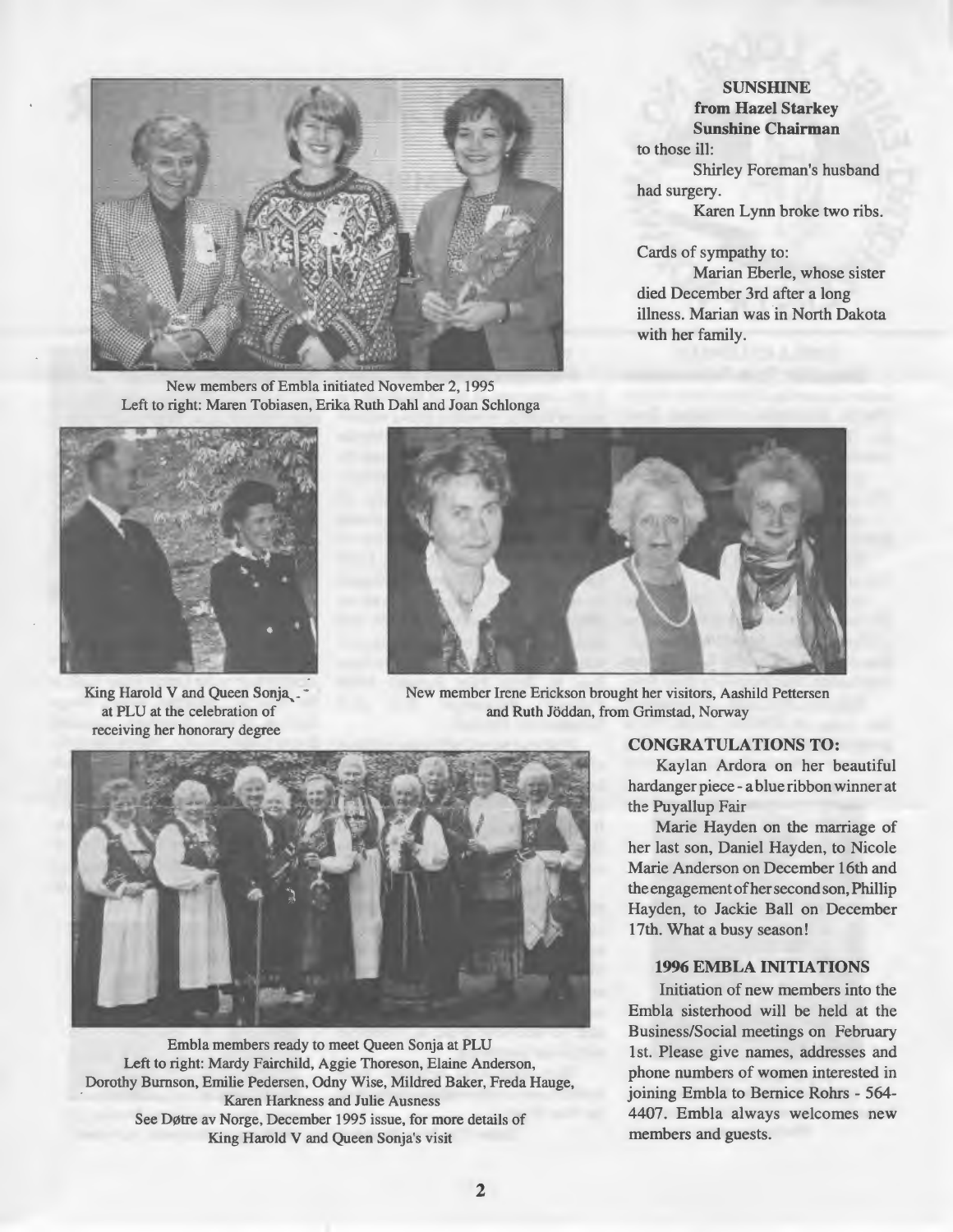# **GRAND LODGE SCHOLARSHIP**

Oswald Pedersen (husband of Emilie Pedersen) is honored by Florence Buck Olive Rudsdil Elaine Anderson Audrey Braaten, Marian Eberle's sister by Elda Sulerud Anna Lovrak by Mildred Baker From Embla to Grand Lodge for Anna Lovrak Ebba Gustafson Evelyn Holt Velma Jackson

**Daughters of Norway Convention July 18, 19 and 20, 1996**  at the Executive Inn in Fife All Embla sisters are looking forward to greeting you. Please save those dates for us and we'll "Keep the light on for you."

#### **NEW OFFICERS FOR 1996**

President - Esther Van Noy . Vice-President - Mardy Fairchild. Asst. VP - Dena Iverson , -Secretary - Karen Harkness Financial Sect. - Pat King Treasurer - Marie Hayden Judge - Mildred Baker Cultural Director - Bodil Lovoll Head Trustee - Anne Elgood 2 yr Trustee - Maxine Gonce 3 yr Trustee - Dorothy Burnson Inner Guard - Vonnie Stone Outer Guard - Carol Voigt Marshall - Laurianne Adam Asst. Marshall - Ida Hagen Musician - Iona Dhaese Grand Lodge Vice Pres. - Janet Ruud Initiation of Officers - January 4th - 7 p.m. at Gloria Dei Lutheran Church.

Other lodges invited.

**MERRY CHRISTMAS andA GREAT NEW YEAR FOR ALL** 

## **HALIBUT HUDAK**

**1** cup green onions cut up 1 cup white onions diced 1/2 cup red / green peppers diced Mix and put 1/2 of mixture in bottom of baking dish

1 1/2 lb. halibut - wash and pat dry place fish on top of mixture in dish. Season to taste with Johnny's Seafood seasoning and Old Bay "Dash o' Lemon"

1 cup sour cream

1 cup mayonnaise

1/2 cup parmesan cheese Combine and spread on top.

Bake 400° - 35-40 min. Time depends on thickness of fish. I use 40min for large chunks of halibut - check for doneness.

This recipe came to me from my cousin, Norma Nelson Hertz, to use with my husband's 50# halibut caught in Tofino, Canada, this last summer. Enjoy ! [Editor's comment: It is excellent]

Elaine Tufte Hudak.

#### **NEW MEMBERS FOR 1995**

**November 1994 Lee Fleek**  Lillian Wolford **Pauline Essinger Kristine Jensen** 

**.Tune 1995 Pat Kessler Irene Erickson Elsie Nagrodski** 

**April 1995 Mary Schaeferle Mary Kelly Marta Berg Barbara Powers Patricia King** 

**November 1995 Joan Schlonga Erika Ruth Dahl Maren Tobiasen** 

# **EMBLA SCHOLARSHIP**

Applications should be mailed to Bernice Rohrs on or before March 20th so award can be made at the April 4th meeting of Embla.

Call Bemice Rohrs for applications - 564-4407.

Eligibility requirements for the Embla Scholarship are in the February 1995 newsletter or see Marie Hayden or Bernice Rohrs for a copy.

# **EMBLA SCHOLARSHIP**

Anton Day is honored by Mildred Baker Bemice Rohrs Corinne Olsen is honored by Ruth Hazen Russell Loren Epperson, nephew of Mardy Fairchild by Aunt Mardy Fairchild Oswald Pedersen is honored by Bemice Rohrs Mildred Baker Elda Sulerud Ruth Hazen Odny Wise Marie Hayden June & Frank Radich Elaine Anderson Hazel Starkey Frieda Mellor is honored by Odny Wise Anna Lovrak is honored by Mildred Baker Bernice Rohrs John Anderson is honored by Clarann Wilkins Ebba Gustafson is honored by Hazel Starkey



**HOLIDAY YULE BOUTIQUE** 

Karen Harkness and president, Esther Van Noy, staffed the table at the Yule Boutique at PLU where we sold 16 cookbooks in addition to other Norwegian goodies. They earned \$244.85 for Embla after expenses paid. Great job, girls!!! Great place to find Norwegian and Scandinavian gifts for Christmas toa!